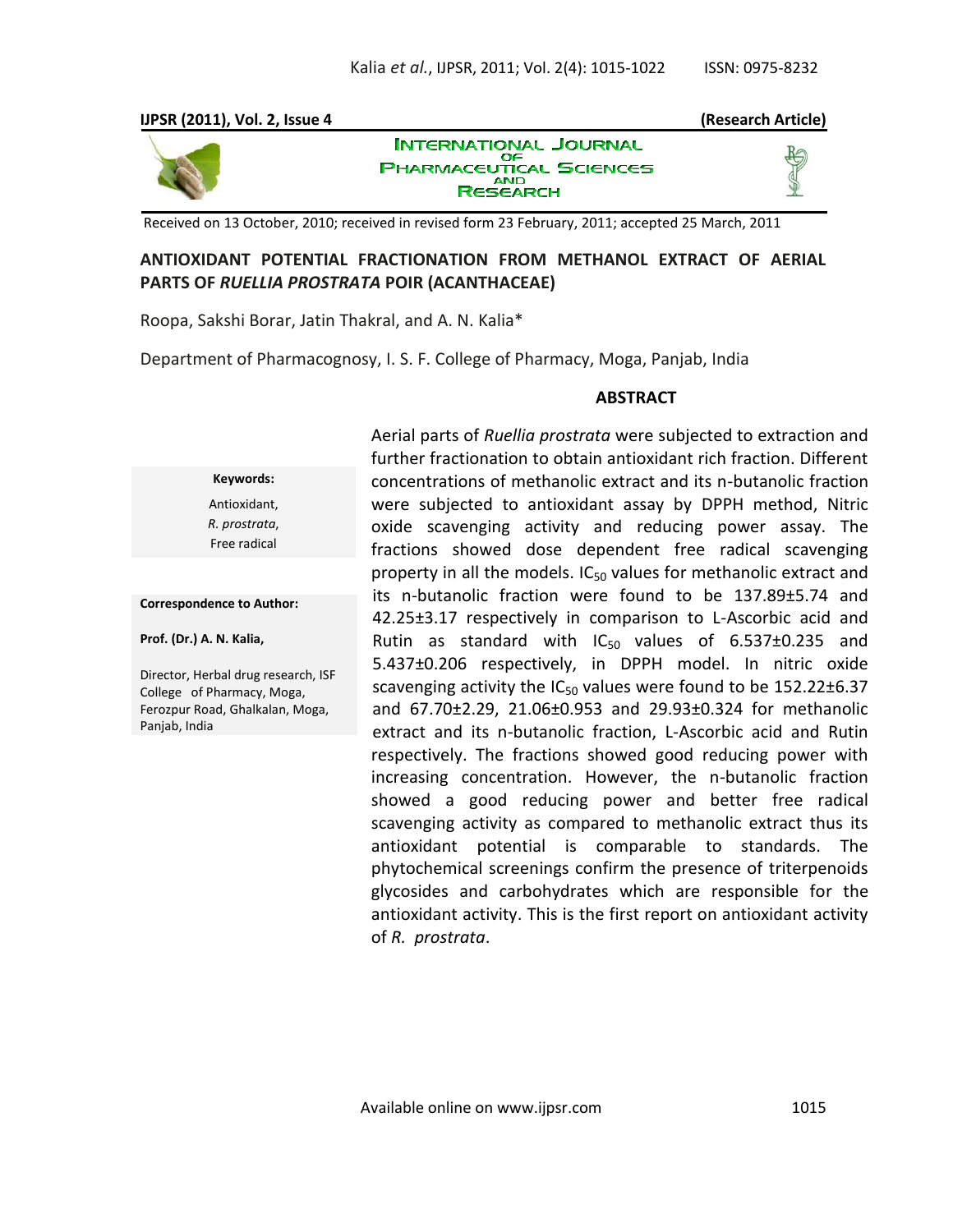**INTRODUCTION:** There is extensive evidence to implicate free radicals in the development of degenerative diseases <sup>1-2</sup>. Almost all organisms possess antioxidant defences that protect against oxidative damage and numerous damage removal and repair enzymes to remove or repair damaged molecules. However, the natural antioxidant mechanisms can be inefficient, hence dietary intake of antioxidant compounds become important <sup>3-5</sup>.

Although, synthetic antioxidants, such as butylated hydroxyanisole (BHA), butylated hydroxytoluene (BHT) and tertiary butyl hydroquinone (TBHQ) have been widely applied in food processing, they have been reassessed for their possible toxic and carcinogenic components formed during degradation <sup>6</sup>. In addition, it has been suggested that there is an inverse relationship between dietary intake of antioxidant rich foods and incidence of number of human diseases  $7-8$ . Therefore, search into the isolation of natural antioxidant sources is important.

*Ruellia prostrata* Poir (Acanthaceae) is a perennial herb, commonly found as a weed throughout India. Reviewing the previous work of the *Ruellia prostrata* P. was found to have very little chemical and biological studies. This plant is widely distributed throughout India from Punjab and Assam to Ceylon, extending to east Africa, central and peninsular India<sup>9</sup>. The plant was well known for its traditional use as an anticancer against the epidermis of nasopharynx region, slightly hypoglycemic, seem to be potent diuretic and possess wound healing properties  $10-12$ . It is also used in gonorrhoea, ear disease, as local drinks and prevents falling of hair  $9, 13-15$ . The plant was reported to have for its antifertility activity  $^{16}$ .

Phytochemical review show the presence of Flavonoid glycosides like apigenin 7-glucoside, luteoline 7-glucoside, apigenin 7β-glucuronide  $17$  and mixture of sterols like stigmasterol (75.33%), sitosterols (17.61%), 24-methylcholesterol (7.04%),

cholesterol (traces), brassicasterol (traces), amino acids  $13-14$ and lupeol  $^{18}$ , mucilage also present  $^{19}$ . So it was found that it is of interest to study this plant and check out scientifically its uses in folk medicine and traced any new biological activities.

# **MATERIALS AND METHODS:**

**Source of chemicals**: All chemicals used were of analytical grade. 1, 1-Diphenyl-2-picrylhydrazyl (DPPH) was obtained from Sigma Chemical Co. Rutin, L- Ascorbic acid, Tri chloroacetic acid (TCA) and ferric chloride were procured from central drug house (CDH), New Delhi. Sulphanilic acid and napthylelene diamine dichloride from Rankem, Sodium nitroprusside and potassium ferricyanide were obtained from nice chemicals. Solvents used during the experiment were purchased from Rankem. The other chemicals used in this experiment were of the highest quality available. Absorbance were noted using UV/Visible Spectrophotometer (UV 1700, Pharmaspec, SHIMADZU, Japan)

**Plant material**: The Aerial parts of *R. prostrata* were collected from near Arawali hills dist. Bhiwani, Haryana in September, 2009. The plant was authenticated by Dr. H. B. Singh from Department of Raw Material Herbarium & Museum, National Institute of sciences Communication and Information Resources, New Delhi under the specimen no. (Ref. NISCAIR/RHMD/CONSULT/2009- 10/1275/79 September 23, 2009).The collected aerial parts were cleaned, dried under shade at room temperature, and powdered.

**Extraction and fractionation**: Coarsely powdered aerial parts (100 g) were defatted with petroleum ether (60°-80°C) and dried marc was further extracted with hydroalcohol (90% methanol) using Soxhlet apparatus. The methanol extract so obtained was freed from solvent in a vacuum evaporator to obtain 10.5 g of extract. This was further extracted with chloroform, ethyl acetate and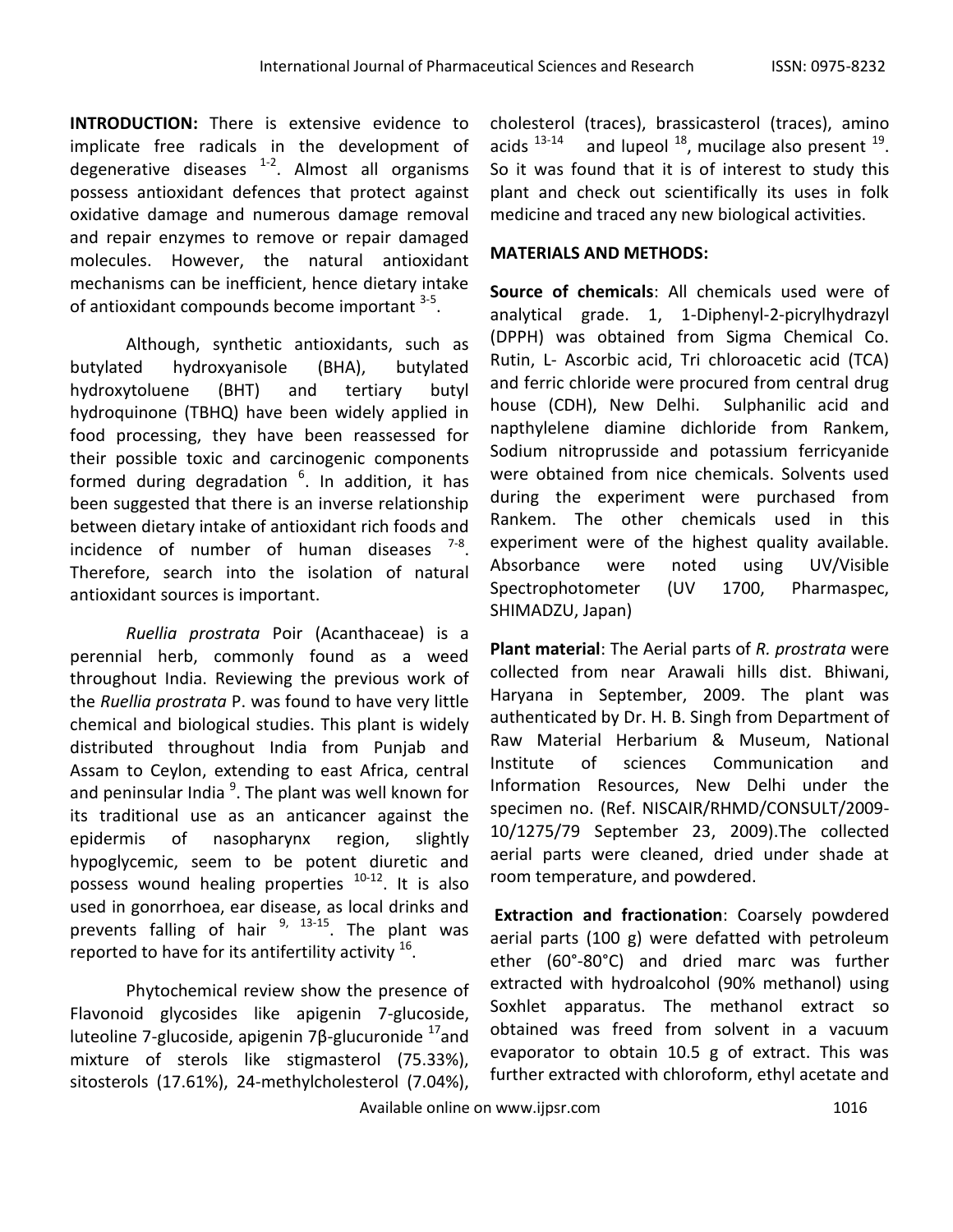n-butanol to obtain their respective fractions. The percentage yields are 0.6% w/w, 0.5% w/w and 10% w/w respectively.

**Phytochemical analysis:** Methanol, Chloroform, ethyl acetate and n-butanol fractions were subjected to phytochemical analysis for the presence of alkaloids, triterpenoids glycosides, carbohydrates, tannins, flavonoids <sup>20</sup>.

*In-vitro* **antioxidant studies**: Methanolic extract and its n-butanolic fraction were tested for their free radical scavenging property using different *in-vitro* models. All experiments were performed thrice and their results averaged. L-Ascorbic acid and Rutin were used as standard control in each experiment.  $IC_{50}$  values were calculated. The half maximal inhibitory concentration (IC $_{50}$ ) is a measure of the effectiveness of a compound in inhibiting biological or biochemical function.

This quantitative measure indicates how much of a particular drug or other substance is needed to inhibit a given biological process by half. In other words, it is the half maximal (50%) inhibitory concentration (IC) of a substance (50% IC, or  $IC_{50}$ ). It is commonly used as a measure of pharmacological research. Sometimes, it is also converted to the  $IC_{50}$  scale (-log  $IC_{50}$ ), in which higher values indicate exponentially greater potency. According to the FDA  $IC_{50}$  represents the concentration of a drug that is required for 50% inhibition *in- vitro.*

**DPPH radical scavenging activity** <sup>21-22</sup>: DPPH radical scavenging activity was performed according to the method of Blois. The 0.1 mM solution of DPPH in methanol (22.2 mg in 1000 ml) was freshly prepared. Different concentrations of extract and standards (5-250 µg/ml) were added at an equal volume to methanolic solution of DPPH. After 30 min at room temperature, the absorbance was recorded at 517nm. Radical scavenging activity was calculated by the following formula (**formula 1**);

% inhibition = 
$$
\frac{A_{\text{control}} - A_{\text{test}}}{A_{\text{control}}}
$$
 × 100............1

Where,  $A_{control}$  = Absorbance of control reaction and A  $_{test}$  = Absorbance in the presence of the samples of extracts.

**Nitric oxide radical scavenging activity** 23-24**:** Nitric oxide radical scavenging activity was performed according to the method of Garrat. 2 mL of 10 mM sodium nitroprusside in 0.5 mL phosphate buffer saline (pH 7.4) was mixed with 0.5 mL of extract at various concentrations (10-200 µg/ml) and the mixture incubated at 25°C for 150 min. From the incubated mixture 0.5 mL was taken out and added into 1.0 ml sulfanilic acid reagent (33% in 20% glacial acetic acid) and incubated at room temperature for 5 min., finally, 1.0 mL Naphthylethylenediamine dihydrochloride (0.1% w/v) was mixed and incubated at room temperature for 30 min before measuring the absorbance at 540 nm. The nitric oxide radicals scavenging activity was calculated by the formula 1.

Reducing power assay <sup>25-26</sup>: Reducing power assay was performed according to the method described by Oyaizu. The extract (0.75 mL) at various concentrations (25-400 µg/ml) was mixed with 0.75 mL of phosphate buffer (0.2 M, pH 6.6) and 0.75 mL of potassium ferricyanide (1%, w/v), followed by incubating at 50°C in a water bath for 20 min. The reaction was stopped by adding 0.75 mL of trichloracetic acid (TCA) solution (10%) and then centrifuged at 3000 r/min for 10 min. 1.5 mL of the supernatant was mixed with 1.5 mL of distilled water and 0.1 mL of ferric chloride (FeCl<sub>3</sub>) solution (0.1%, w/v) for 10 min. The absorbance at 700 nm was measured as the reducing power. Higher absorbance of the reaction mixture indicated greater reducing power.

**Statistical analysis**: All the analysis was done in triplicate and results are expressed as  $\pm$  mean S.D. IC<sub>50</sub> values were determined by interpolations.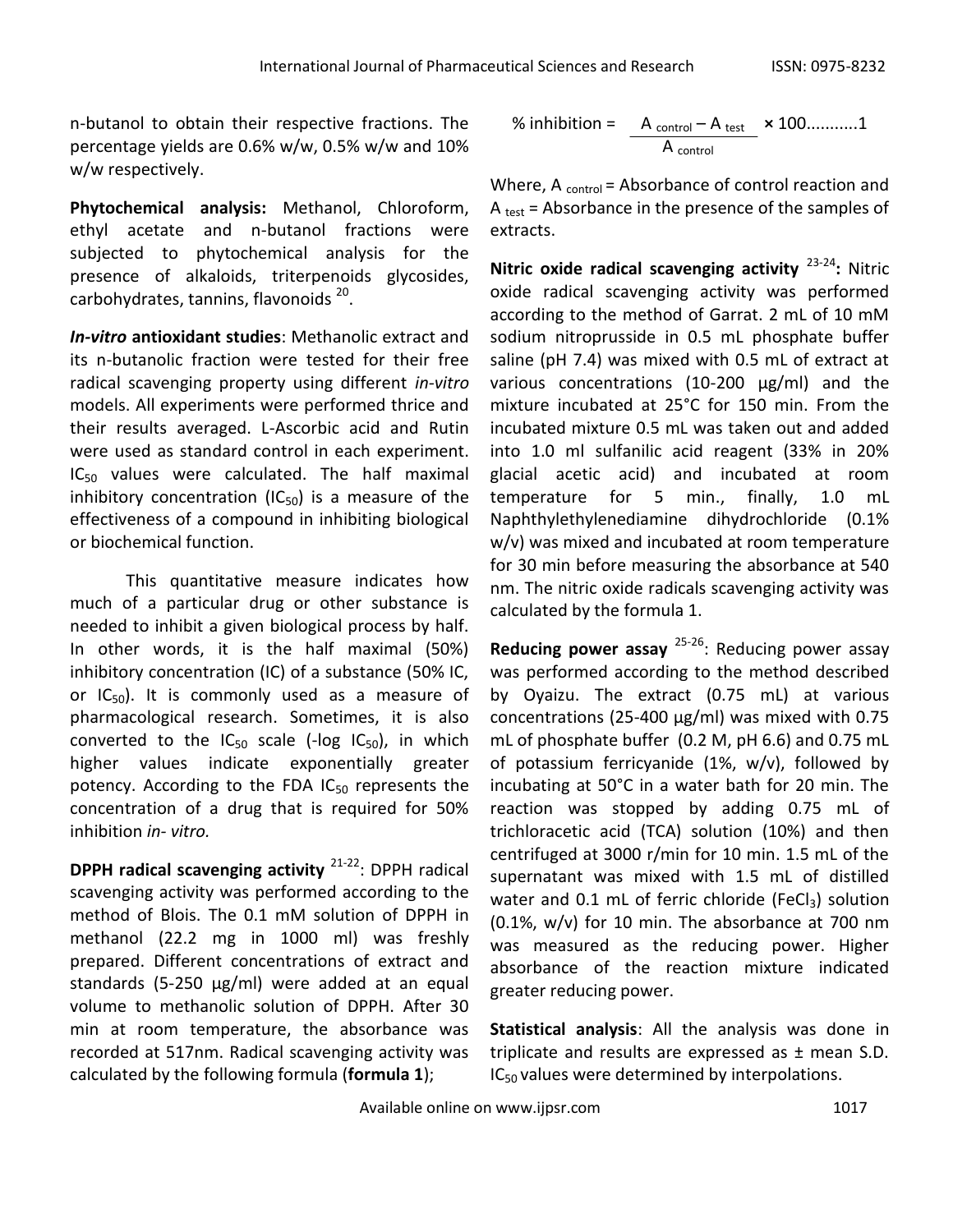### **RESULTS:**

**Phytochemical screening:** Triterpenoids, glycosides and carbohydrates were found in methanolic and nbutanolic fraction.

**Antioxidant studies:** Several concentrations of methanolic extract and its n-butanolic fraction ranging from (5-400 µg/ml) were tested for their antioxidant activity in different *in-vitro* models. It has been observed that n-butanolic fraction exerted higher antioxidant potential as compared to methanolic extract and its antioxidant activity is comparable to the standards Rutin and L-Ascorbic acid. The antioxidant activity increased with increasing concentration in all the models in both fraction and extract. The percentage inhibition of standards, extract and fraction in various models viz. DPPH and nitric oxide scavenging assay are shown in **figure 1-11**.  $IC_{50}$  values of both standards and extracts in the DPPH model and nitric oxide scavenging assay are shown in **table 1** and **2** respectively. Reducing power of fractions was good and increased with increasing concentration. The nbutanolic fraction showed a significant reducing ability in comparison to Rutin and L-Ascorbic acid (**table 3**).



**FIG. 1: FREE RADICAL SCAVENGING EFFECT OF METHANOL EXTRACT OF AERIAL PART OF** *R. PROSTRATA* **BY DPPH**



**FIG. 2: FREE RADICAL SCAVENGING EFFECT OF N-BUTANOLIC FRACTION OF METHANOL EXTRACT OF AERIAL PART OF** *R. PROSTRATA* **BY DPPH**



**FIG. 3: FREE RADICAL SCAVENGING EFFECT OF THE ASCORBIC ACID BY DPPH**



**FIG. 4: FREE RADICAL SCAVENGING EFFECT OF THE RUTIN BY DPPH**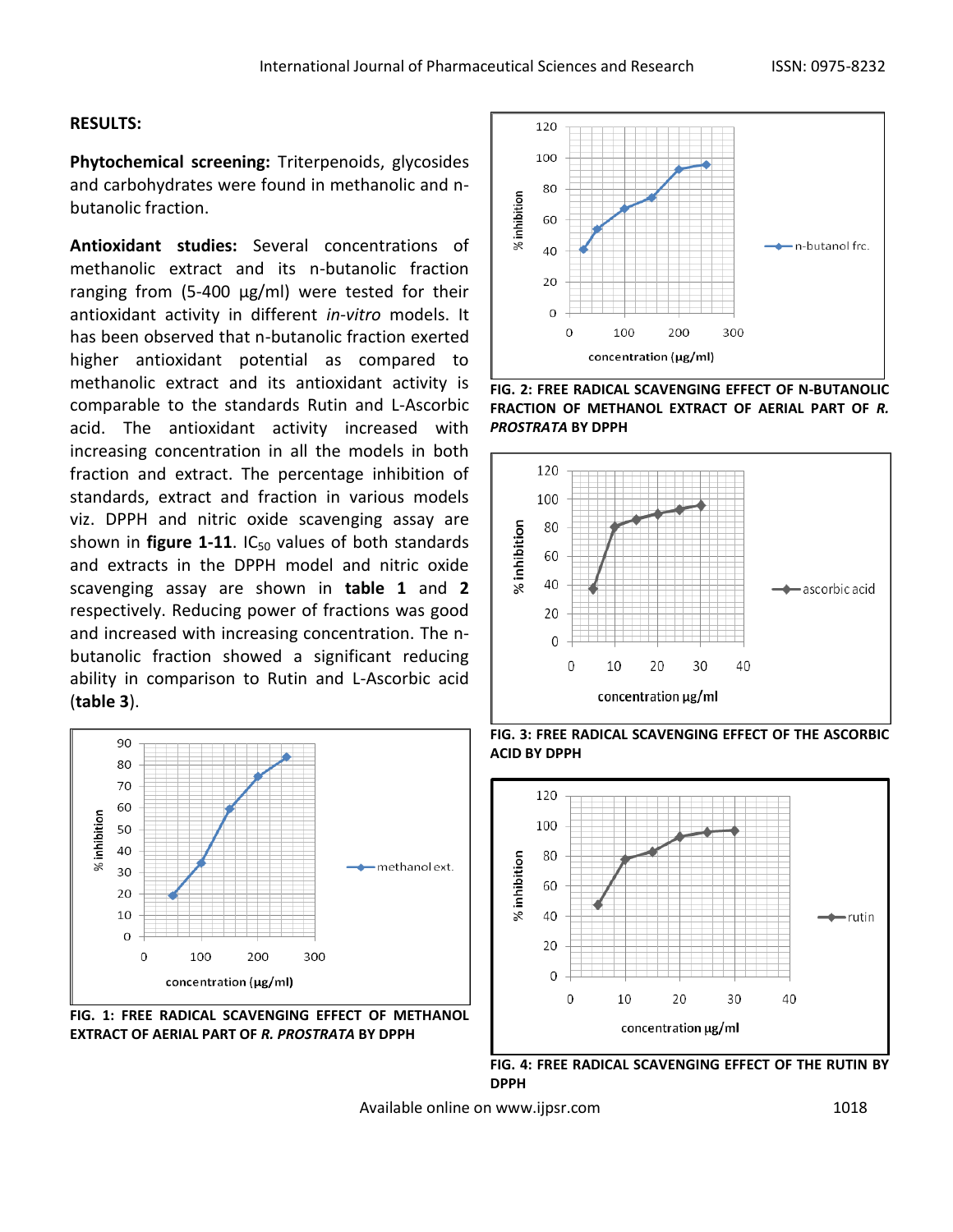

**FIG. 5: NITRIC OXIDE SCAVENGING EFFECT OF METHANOL EXTRACT AND ITS N-BUTANOLIC FRACTION OF AERIAL PART OF** *RUELLIA*



**FIGURE 6: NITRIC OXIDE SCAVENGING EFFECT OF THE ASCORBIC ACID**





**FIG. 8: TOTAL REDUCING POWER OF METHANOL EXTRACT OF AERIAL PART OF** *R. PROSTRATA*









**FIG. 7: NITRIC OXIDE SCAVENGING EFFECT OF THE RUTIN**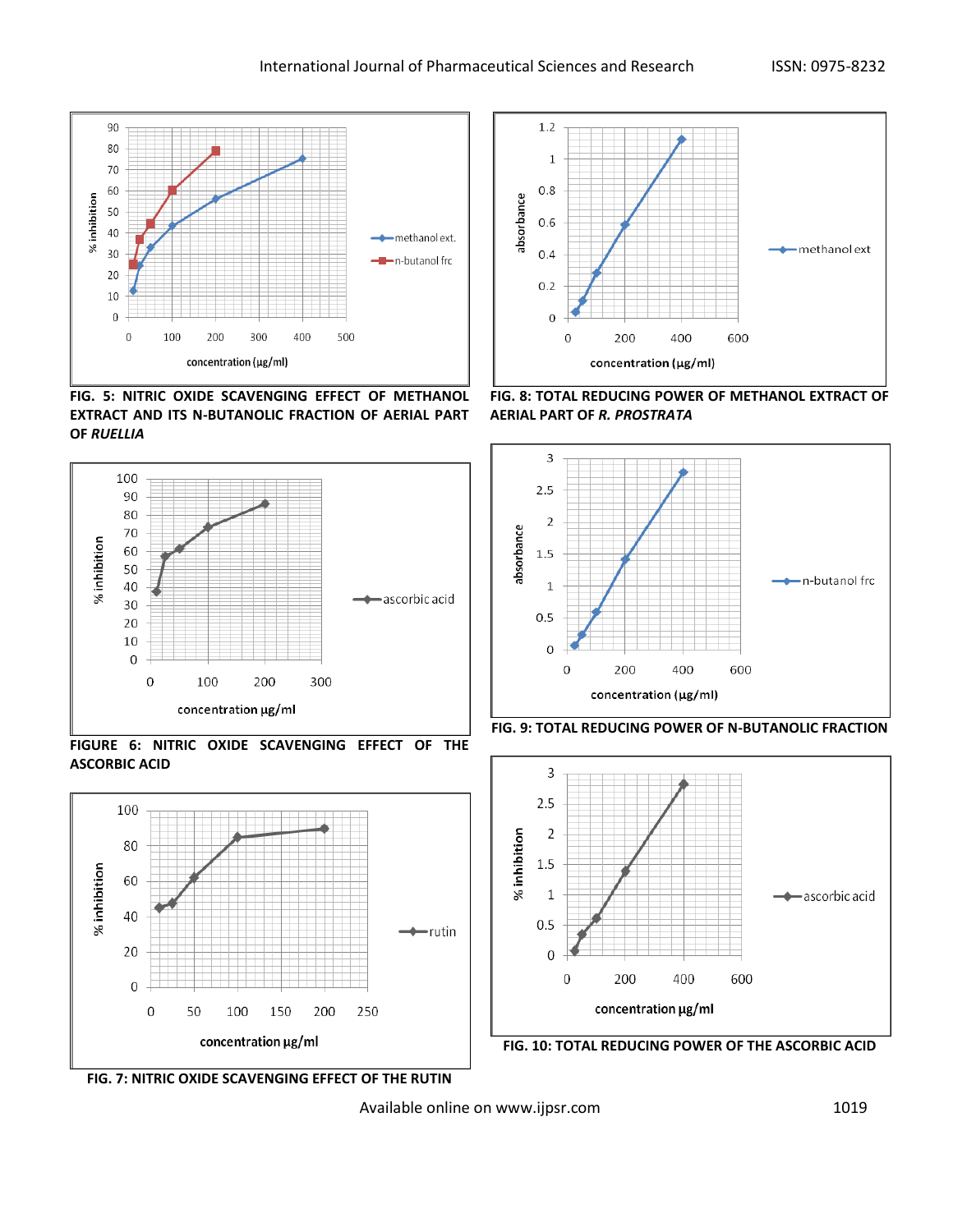

**FIG. 11: TOTAL REDUCING POWER OF THE RUTIN**



| <b>Fraction</b>    | $IC_{50} (\mu g/ml) \pm S.D.$ |  |  |  |  |
|--------------------|-------------------------------|--|--|--|--|
| Rutin              | $5.437\pm0.20$                |  |  |  |  |
| Ascorbic Acid      | $6.537 \pm 0.23$              |  |  |  |  |
| n-butanol fraction | $42.25 \pm 3.17$              |  |  |  |  |
| Methanolic extract | 137.89±5.74                   |  |  |  |  |

(Values are mean ± S.D of 3 replicates)

**TABLE 2: IC<sup>50</sup> VALUES OF NITRIC OXIDE SCAVENGING ACTIVITY OF VARIOUS FRACTIONS AND STANDARDS**

| <b>Fraction</b>    | $IC_{50} (\mu g/ml) \pm S.D.$ |  |
|--------------------|-------------------------------|--|
| Rutin              | $29.93 \pm 0.32$              |  |
| Ascorbic Acid      | $21.06 \pm 0.95$              |  |
| n-butanol fraction | $67.70 \pm 2.29$              |  |
| Methanolic extract | $152.22 \pm 6.37$             |  |

(Values are mean ± S.D of 3 replicates)

**TABLE 3: REDUCTIVE ABILITY OF** *R. PROSTRATA* **AND STANDARDS**

| Conc.<br>$(\mu g/ml)$ | <b>Ascorbic</b><br>acid | <b>Rutin</b> | n-butanol<br>fractions | <b>Methanolic</b><br>extract |
|-----------------------|-------------------------|--------------|------------------------|------------------------------|
| 25                    | 0.075                   | 0.062        | 0.067                  | 0.041                        |
| 50                    | 0.347                   | 0.313        | 0.236                  | 0.112                        |
| 100                   | 0.611                   | 0.592        | 0.592                  | 0.287                        |
| 200                   | 1.389                   | 1.293        | 1.418                  | 0.589                        |
| 400                   | 2.82                    | 2.763        | 2.782                  | 1.124                        |

(Values are mean ± S.D of 3 replicates)

**DISCUSSION:** Free radicals are chemical entities that can exist separately with one or more unpaired electrons. The propagation of free radicals can bring about thousands of reactions and thus may cause extensive tissue damage. Lipids, proteins and DNA are all susceptible to attack by free radicals  $27-30$ . Antioxidants may offer resistance against oxidative stress by scavenging the free radicals and by their reducing ability.

DPPH (1, 1- Diphenyl- 2- picrylhydrazyl) is stable nitrogen centred free radical which can be effectively scavenged by antioxidants and shows strong absorbance at 517nm. DPPH radical accepts an electron or hydrogen radical to become a stable diamagnetic molecule. The change in absorbance of DPPH radical caused by antioxidants is due to the reaction between the antioxidant molecules and the radical, which results in the scavenging of the radical by hydrogen donation. It is visually noticeable as a discoloration from purple to yellow. Extent of DPPH radical scavenged was determined by the decrease in intensity of violet colour in the form of IC<sub>50</sub> values  $31$ .

Hence it has been widely used for rapid evaluation of the antioxidant activity of plant and microbial extracts relative to other methods  $32$ . DPPH is also considered as a good kinetic model for peroxyl radicals  $33$ . The methanolic extract and the n-butanolic fraction showed significant DPPH scavenging activity (Table 1)  $(IC_{50}=137.89\pm5.74$  $\mu$ g/ml and IC<sub>50</sub>=42.25±3.17 $\mu$ g/ml) respectively when compared with the  $IC_{50}$  values of the standards Ascorbic acid and Rutin  $(IC_{50}=6.537\pm0.235)$ and  $5.437\pm0.206$  µg/ml respectively).

Nitric oxide (NO) is a potent pleiotropic inhibitor of physiological processes such as smooth muscle relaxation, neuronal signalling, inhibition of platelet aggregation and regulation of cell mediated toxicity. It is a diffusible free radical that plays many roles as an effectors molecule in diverse biological systems including neuronal messenger,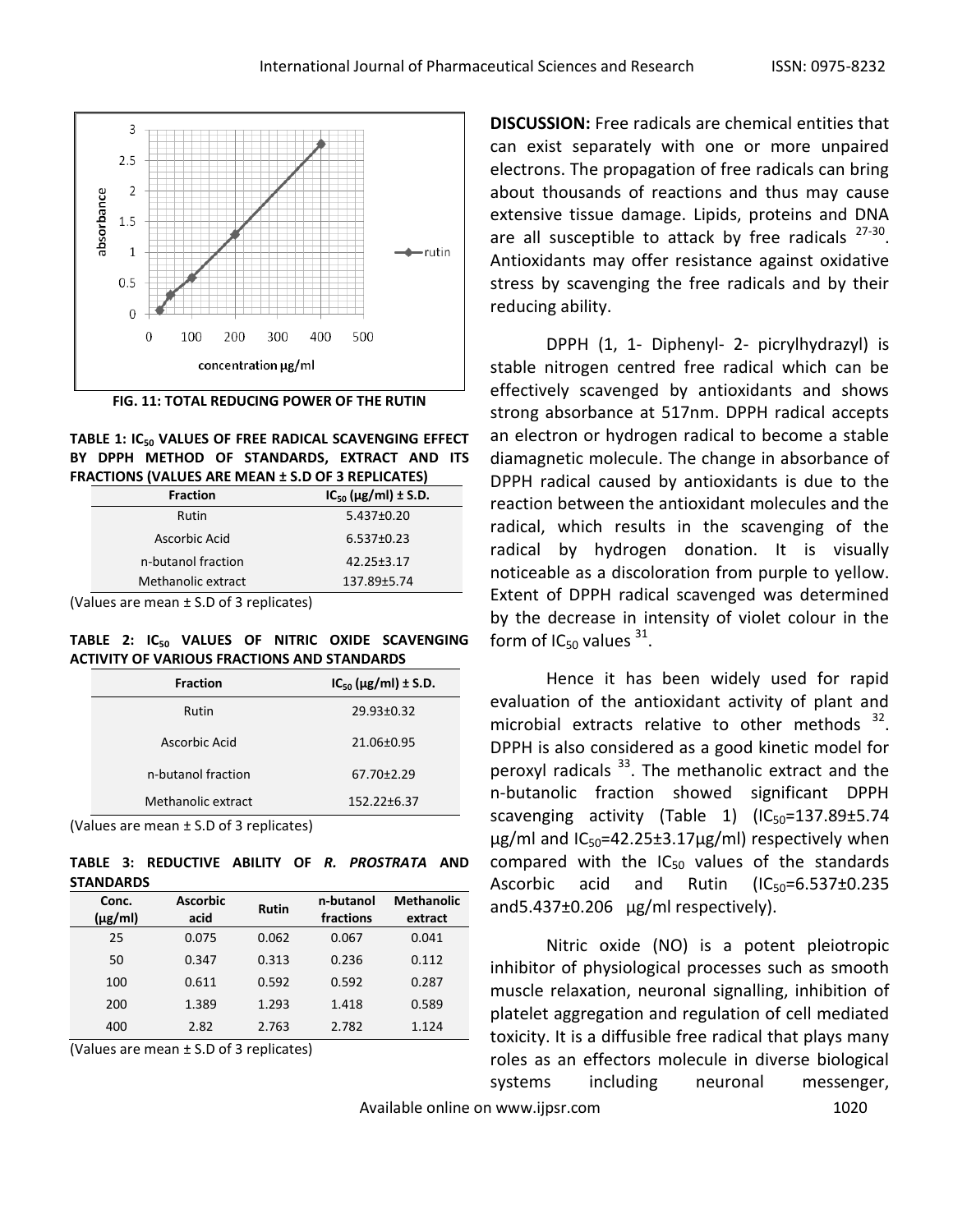vasodilatation and antimicrobial and antitumor activities <sup>34</sup>. Although nitric oxide is involved in host defence, over production of these this radical contributes to the pathogenesis of some inflammatory diseases <sup>35</sup>.

Moreover in the pathological conditions, nitric oxide reacts with superoxide anion and form potentially cytotoxic molecules, peroxynitrite. Nitric oxide inhibitors have been shown to have beneficial effects on some aspect of inflammation and tissue damage seen in inflammatory diseases <sup>27</sup> . *Ruellia prostrata* significantly inhibited nitric oxide in a dose dependent manner (Table 2) with the IC 50 being 152.22±6.37 and 67.70±2.29 µg/ml for methanolic and its n-butanolic fraction respectively as compared with the standards Ascorbic acid and Rutin having the IC 50 values of 21.06±0.953 and  $29.93\pm0.324$  µg/ml respectively.

Figure 8 show the reductive capability of the methanolic extract is less prominent than nbutanolic fraction with reference to Ascorbic acid and Rutin (standards). The reducing capacity of a compound may serve as a significant indicator of its potential antioxidant activity. The reducing activities are generally associated with the presence of reductones, which have been shown to exhibit antioxidant action by breaking the chain reactions by donating a hydrogen atom.

Reductones are also reported to react with certain precursors of peroxide, thus preventing peroxide formation <sup>36</sup>. For the measurement of the reductive ability, we investigated the ferric (Fe<sup>3+</sup>)ferrous (Fe<sup>2+</sup>) transformation in the presence of extracts using the method of Oyaizu. In this method, antioxidant compounds form a coloured complex with potassium ferricyanide, trichloroacetic acid and ferric chloride that was measured at 700 nm. Increase in absorbance of the reaction mixture indicates the increase in the reducing power of the sample.

**CONCLUSION:** The antioxidant activity has been attributed to various mechanisms, among which are the prevention of chain initiation, the binding of transition metal ion catalysts, decomposition of peroxides, the prevention of continued hydrogen abstraction, the reductive capacity and free radical scavenging <sup>37</sup>. Both the n-butanolic and methanolic extract were showing the antioxidant potential but the antioxidant potential of n-butanolic fraction is far higher than the methanolic extract and is comparable to the standards Rutin and L-Ascorbic acid. Hence, the plant *R. prostrata* have antioxidant potential.

### **REFERENCES:**

- 1. Cross CE. Oxygen radicals and human diseases. Annal Int Med 1987; 107:526.
- 2. Marx JL. Oxygen free radicals linked too many diseases. Science, 1987; 235:529.
- 3. Duh PD. Antioxidant activity of Burdock (*Articum lappa* Linn.): Its scavenging effect on free radicals and active oxygen. J Am Oil Chem Soc 1998; 75:455.
- 4. Terao J, Piskula M, Yao Q. Protective effect of epicatechin, epicatechin gallate and quercitin on lipid peroxidation in phospholipids bilayers. Arch Bioche Biophys 1994; 308:278.
- 5. Espin JC, Soler-Rivas C, Wichers HJ. Characterization of the total free radical scavenger capacity of vegetable oils and oil fractions using 2,2-diphenyl-1-picrylhydrazyl radical. J Agric Food Chem 2000; 48:648.
- 6. Ito N, Fukushima ST, Suda H. Carcinogenicity and modification of carcinogenic response of BHA, BHT and other antioxidants. CRC Crit Rev Toxicol 1985; 15:109.
- 7. Rice-Evans CA, Sampson J, Bramley PM, Holloway DE. Why do we expect carotinoids to antioxidants. In vivo, Free Radic Res 1997; 26:381.
- 8. Lu YR, Foo LY. Antioxidant and radical scavenging activities of polyphenols from apple pomace. Food Chem 2000; 68:81.
- 9. Panda H. Medicinal plant cultivation and their uses. Asia pacific business press Inc. Delhi 2000:530.
- 10. Jain SC, Jain R, Singh R. Ethnobotanical Survey of Sariska and Siliserh Regions from Alwar District of Rajasthan, India. Ethnobotanical Leaflets 2009; 13:171-88.
- 11. Parameshwari R, Thas J. Preliminary study with kanapoondu (*Dipteracanthus prostratus*). J. Joseph Thas (Ed.) 2003: 80-1.
- 12. Chopda MZ, Mahajan RT. Wound Healing Plants of Jalgaon District of Maharashtra State, India. Ethnobotanical Leaflets 2009; 13:1-32.
- 13. Banerjee AK. Sterols from *Ruellia prostrata*. Current Sci (Bangalore) 1984; 53:144-5.
- 14. Ayyanar M, Ignacimuthu S. Traditional knowledge of Kani tribals in Kouthalai of Tirunelveli hills, Tamil Nadu, India. J. Ethno 2005; 102:246–55.